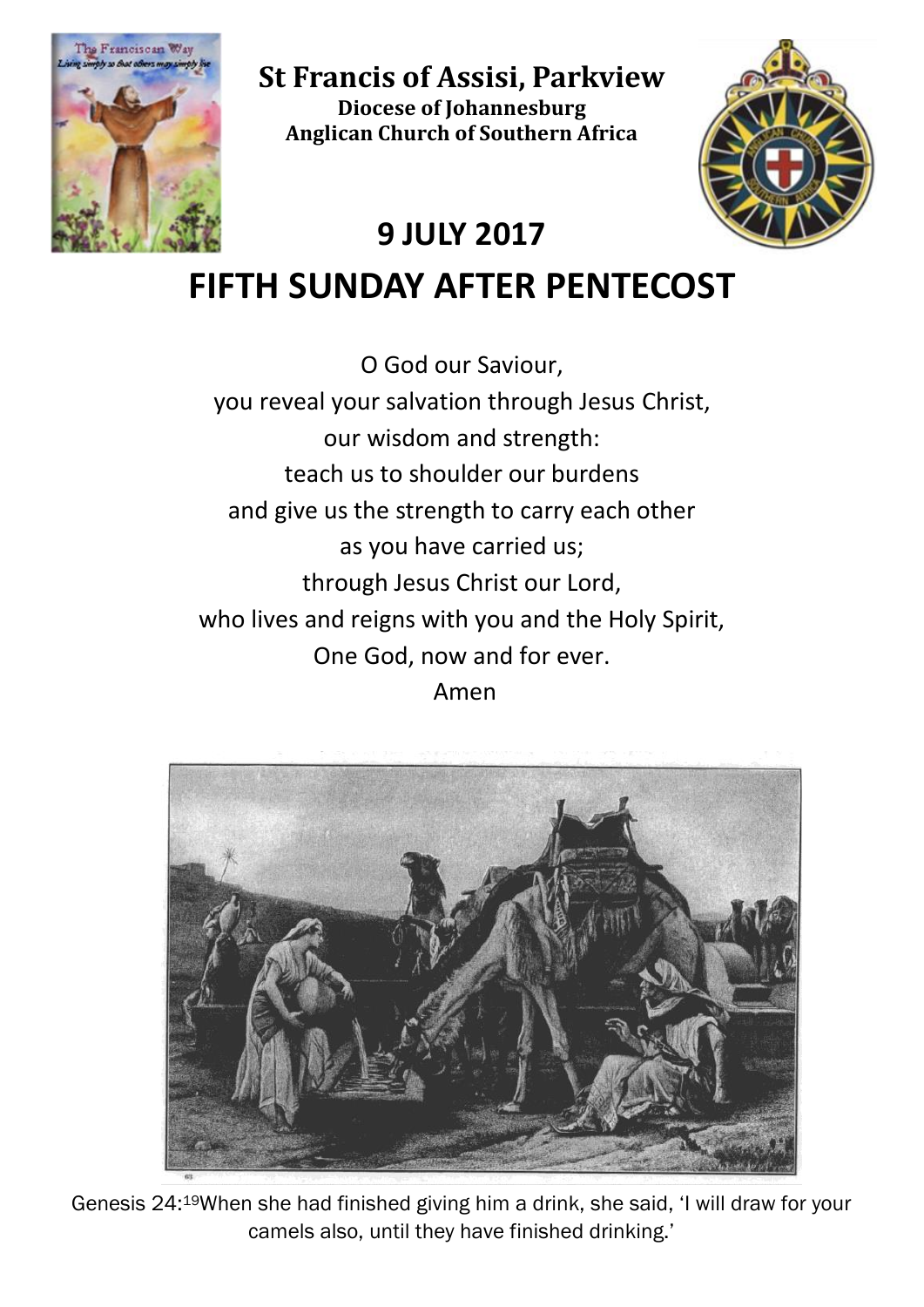## **PRAYERS FOR THE CHURCH:**

Together with the worldwide Anglican Communion we pray for the **Church in Okinawa in Japan** and for The Rt Revd David Eisho Uehara.

We pray for **Steve our Bishop** and Liziwe, **Thabo our Metropolitan** and Lungi and for **Justin** Archbishop of Canterbury.

**PRAYER FOR THE WORLD:** Lord, Make our spirits sensitive to the cries of creation, cries for justice from the air, the clouds and the sky, cries of our fellow creatures deserted and dying. Jesus Christ, make our faith sensitive to the groans of the Spirit in creation, groans of longing for a new creation. Jesus Christ, make our hearts sensitive to the songs of our kin, songs of celebration echoing around us. Christ, teach us to care. Amen

#### **PRAYERS FOR PARISHIONERS:**

**Birthdays: Sunday 9:** Peter Nelson, Owen Nosworthy; **Monday 10:** Ann Pryor;

**Tuesday 11:** Georgie Currie, Cathy Reed, Janet Wilson; **Wednesday 12:** Gavin Gordon, Neil Main, Mitchell Thomson, Emely Smith: **Thursday 13:** Joan Stuart; **Friday 14:** Lorna Creese, Joyce Halse; **Saturday 15:** Siyanda Mbatha

#### **Families to be prayed for this week:**

Jentina Frahm-Arp; Mari Frahm-Arp and Raj Rajakanthan; Louise, Ludwig and Emma Frahm-Arp; Mark and Yvonne Franklin; Nelisa, Tongai, Zoleka, Yemurai and Garikayi Furusa; Gini and Zivana Gaddin

**Prayers for those in need of prayer:** Dew Barry; Jeffery Gavin; Xenka Kinnaird; Ally Martin; Maria Miszti; Wendy Price

**Prayer for those who have a long-term need:** Sonja Begg; Pat Cawthorn; Bill Currie; Georgie Currie; Tsungi Ngwenya; Roney Peterson; Desmond Tutu;

Year's Mind: Pat Rice; Anne Ridley

| <b>READINGS FOR TODAY:</b>                                                                                                         |                      | EUCHARIST 07:30 EUCHARIST 9:30          |                     |
|------------------------------------------------------------------------------------------------------------------------------------|----------------------|-----------------------------------------|---------------------|
| Genesis 24: 34-38, 42-49, 58-67                                                                                                    | <b>Celebrant</b>     | Cynthia Botha                           | Paul Germond        |
| Psalm 45: 10-17                                                                                                                    | Preacher             | Paul Germond                            | Paul Germond        |
| Romans 7: 15-25a                                                                                                                   | <b>Synaxis</b>       | Alan Carlile                            | Motshegwa           |
| Matthew 11: 16-19, 25-30                                                                                                           |                      |                                         | Mgeyane             |
| <b>HYMNS FOR 07:30:</b>                                                                                                            | <b>Prayers</b>       | <b>Alison Chambers</b>                  | Chloe Heylen        |
|                                                                                                                                    | <b>Servers</b>       | Alan King                               |                     |
| <b>2</b> New every morning is the love                                                                                             | <b>First Reader</b>  | Mike Williams                           | <b>Terri Miller</b> |
| 374 Help us to help each other, Lord<br>64 All ye who seek for sure relief                                                         | <b>Second Reader</b> | Mark Franklin                           | Tim Wilson          |
|                                                                                                                                    | Music                | <b>Claire Armstrong</b>                 | <b>Ruth Coggin</b>  |
| (Tune 279) [NB extra hymn after the                                                                                                | <b>Sides Persons</b> | Mike Williams                           | Andre Cloete        |
| sermon                                                                                                                             |                      | Neil Archer                             | Charles Campbell    |
| 247 I heard the voice of Jesus say                                                                                                 | <b>Chapel Prayer</b> | Val Archer                              | Jentina Frahm-Arp   |
| $(1st$ Tune)                                                                                                                       | <b>Keys Open</b>     | Mike Williams                           |                     |
| 125 O for a thousand tongues to sing                                                                                               | <b>Keys Close</b>    | Theo Coggin                             |                     |
|                                                                                                                                    | Tea 09:30            | Jodi Botha and                          |                     |
| We invite you to come to the<br>Lady Chapel during and after<br>communion if you would like someone<br>to pray for you or with you | Rock n' Roll         | None Today                              |                     |
|                                                                                                                                    | <b>Power Point</b>   | <b>Terri Miller</b>                     |                     |
|                                                                                                                                    | <b>Flowers</b>       | In Memory of Neville Boyce and Pat Rice |                     |
|                                                                                                                                    |                      |                                         |                     |

## **St Francis Bank Details:**

Our banking details - Account name: St Francis Church Parkview, Account number: 50331107348 Bank: FNB Branch: Killarney 256 205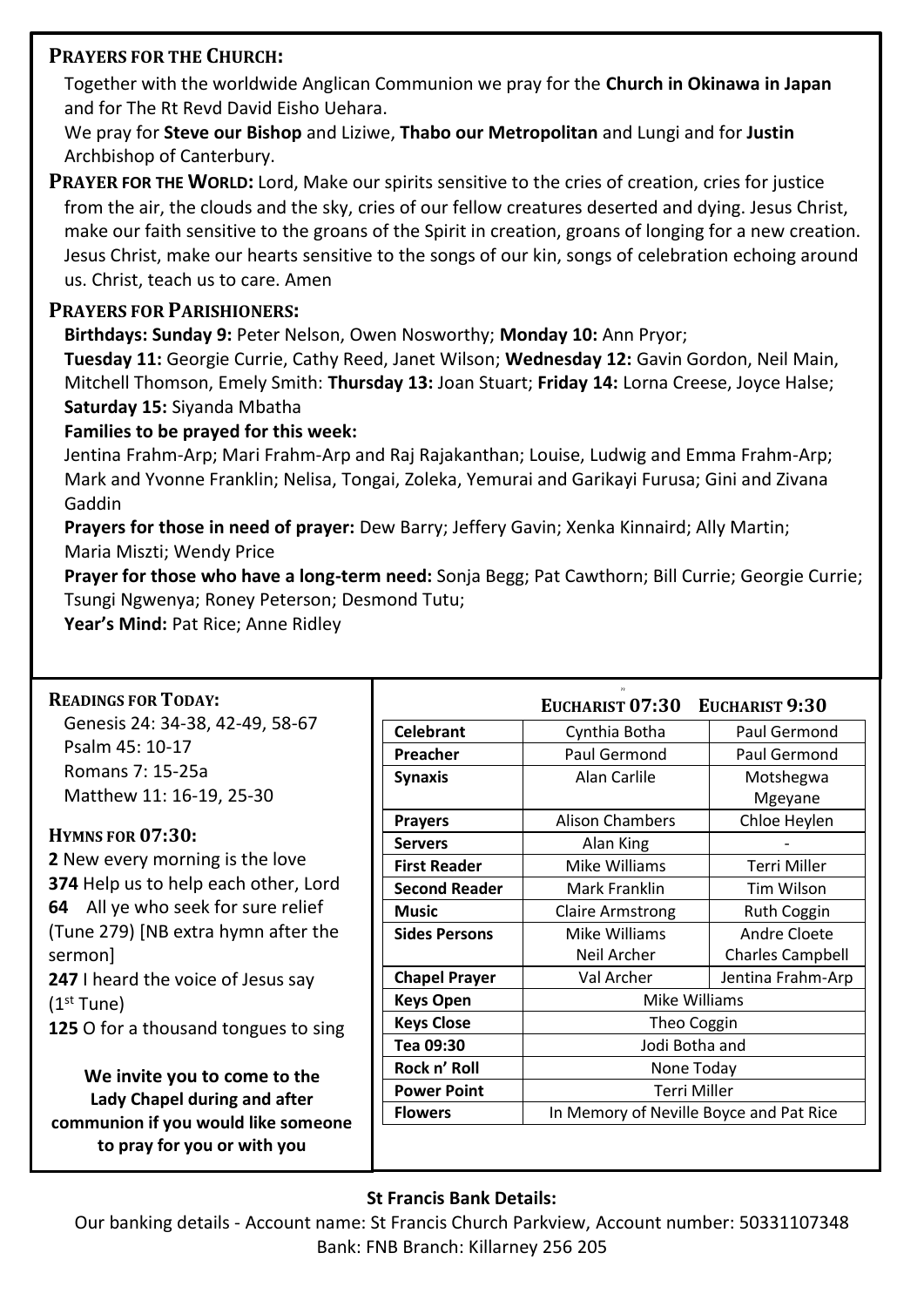## **RESIGNATION OF CERI GUNNING AS PARISH ADMINISTRATOR**

It is with real sadness that we announce that Ceri is leaving the position of Parish Administrator for a wonderful opportunity at St John's College. We thank her for the significant contribution she has made to the life of this community and she leaves with our fullest support. She and the family will remain members of the Parish.

## **THE WORK OF THE CHURCH**

- **THE GOLF DAY:** was postponed to Friday, 18 August as a result of bad weather. Please can all those who were part of a four-ball let us know that you will be taking part on 18 August, by letting the Mymie Vos know [mymiev@gmail.com](mailto:mymiev@gmail.com) by Tuesday 18 July.
- **GOLF DAY RAFFLE**: If you have not already taken a raffle form for yourself, family, friends and business associates, please pick up one at the back of the church. If you have sold raffle forms please can these be handed in at church, or to the parish office.
- **PARISH NEWS AND ROSTERS:** Our news, notices and rosters are being delivered as spam when emailed to some addresses. If you are not receiving emails from the Parish Office please check your spam folder regularly and you should find them there. We are working on correcting this.
- **PARK VIEWS**: Join us at 18:00 sharp on Thursday 13 July to hear Jo Buitendach talk on "Historic Graffiti and the Graffiti of Johannesburg City today."
- **SOUP KITCHEN:** We **URGENTLY** need more volunteers to help on a **Friday** in our Soup Kitchen. If you can help, please call Revd Susan Alexander 083 549 4345.
- **BLANKETS AND MENS CLOTHING DONATIONS:** With the sudden drop in temperature, our Social Worker has asked for blankets and **men's** clothing and shoe donations so she can start handing them out to those in need of a blanket and some clothes. Please drop any blankets and clothes off in the office during the week or on a Sunday.
- **LIFT FROM LINDEN SPAR AREA FOR SUNDAY 09:30 SERVICE:** A Parishioner is looking for a lift from the Linden Spar area on Sundays. If you can help please let Ceri know.
- **JESUS TODAY – A SPIRITUALITY OF RADICAL FREEDOM:** Has started and will be every Friday at 10 am. This discussion group will explore the energizing book, *Jesus Today – a spirituality of radical freedom* by Albert Nolan O.P. All welcome to join the discussion in the Assisi Room coordinated by the Revd Susan Alexander.
- **ROCK N' ROLL:** there will be NO Rock n' Roll TODAY, but it will start again next Sunday 16 July.

**DUTY ROSTERS:** Until our communications have been rectified, we will be posting the Duty Roster for the following week in the Pew Leaflet as well as the Duty Roster on the Parish Website.

| <b>DUTY ROSTER 16 JULY</b> | EUCHARIST 07:30                     | EUCHARIST 9:30       |
|----------------------------|-------------------------------------|----------------------|
| <b>Servers</b>             | Margi Strever                       |                      |
| <b>First Reader</b>        | Dave Nabarro                        | Hilary Carman        |
| <b>Second Reader</b>       | Mymie Vos                           | Theo Coggin          |
| Music                      | Jonathan van Rensburg               | <b>Ruth Coggin</b>   |
| <b>Sides Persons</b>       | Gilly Rice                          | Sabelo Mbatha        |
|                            | Dave Nabarro                        | <b>Marlon Miller</b> |
| <b>Chapel Prayer</b>       | Anita Speedy                        | Cally Tuckey         |
| <b>Keys Open</b>           | Mymie Vos                           |                      |
| <b>Keys Close</b>          | Paul Germond                        |                      |
| Tea 09:30                  | Hilary Carman and Jentina Frahm-Arp |                      |
| Rock n' Roll               | Terri Miller                        |                      |
| <b>Power Point</b>         | Tim Wilson                          |                      |
| <b>Flowers</b>             | Ethan September                     |                      |